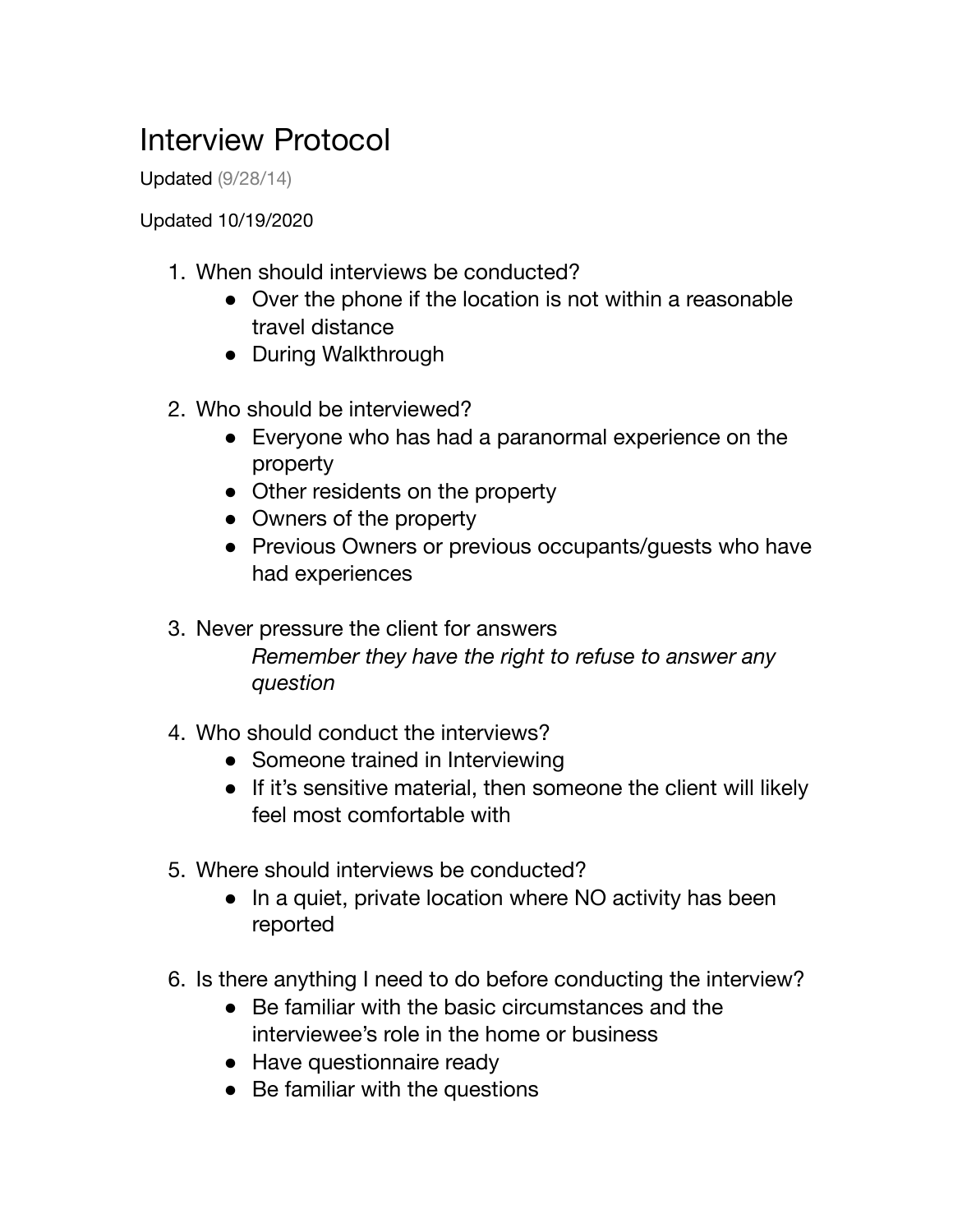- Pen and paper to keep highlighted answers
- A recording device, such as a tape, digital, or video recorder
- 7. How should interviews be conducted?
	- In a professional and caring way
	- Don't make promises we can't keep (i.e. getting rid of a ghost), or indicate your opinions about whether or not their location is haunted.
	- You can reassure them we will do our best to thoroughly measure their environment with a variety of high-end equipment, and that we will report our findings to them once we've had a chance to analyze the data.
- 8. What types of questions are most useful?
	- Anything that helps to collect as much detail to the events as possible, including dates, times, circumstances, triggering events, patterns.
	- Also have them reenact certain encounters if possible
- 9. What types of questions should be avoided?
	- Leading questions. Never offer possible answers.
- 10. How do I analyze responses?
	- Watch for eye contact
	- Body language
	- Hesitating to answer questions
	- Changes in stories
	- Analyze answers to see if weather conditions, personal circumstances, psychological issues, drug use, etc. may have altered their perceptions?
- 11. Signs someone is being dishonest
	- No eye contact
	- Change in voice
	- Strange body language